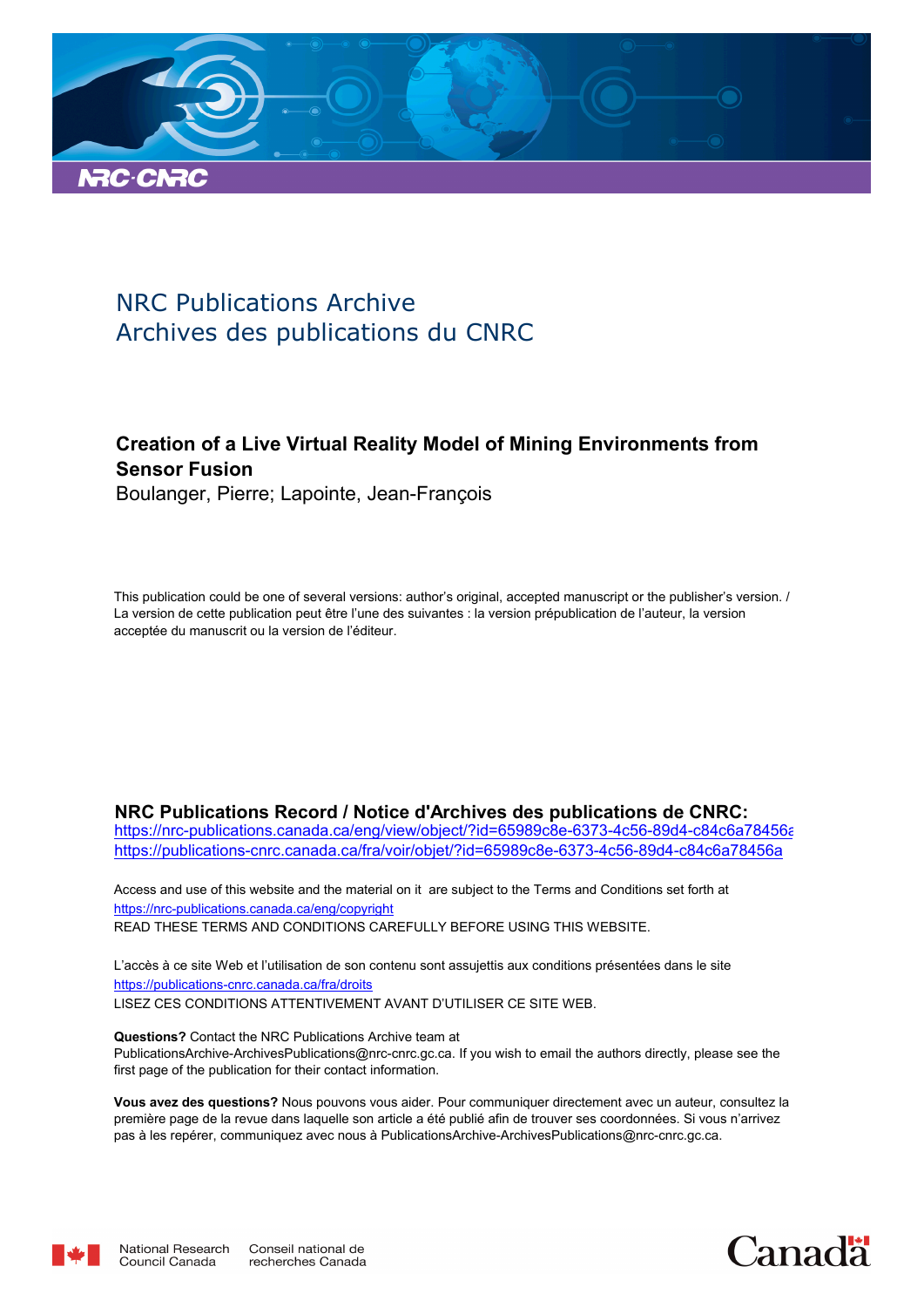

National Research Council Canada

Conseil national de recherches Canada

Institute for Information Technology

Institut de technologie de l'information



*Creation of a live virtual reality model of mining environments from sensor fusion*

Boulanger, P., and Lapointe, J.-F. May 2001

\* Proceedings of Minespace 2001, Quebec, Quebec. April 30 - May 3, 2001. NRC 44887. Published to the web (http://www.cim.org/library).

Copyright 2001 by National Research Council of Canada

Permission is granted to quote short excerpts and to reproduce figures and tables from this report, provided that the source of such material is fully acknowledged.

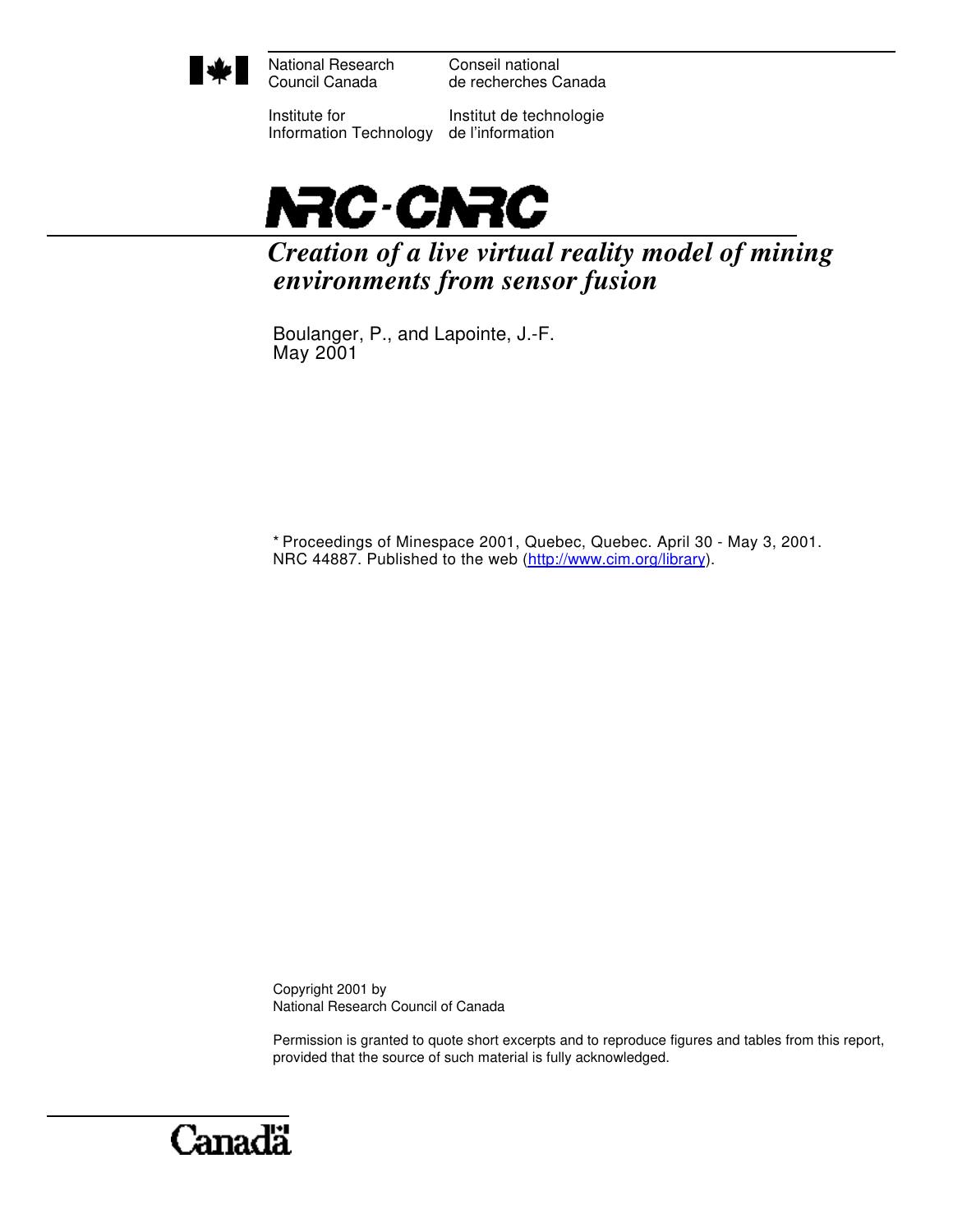## **Creation of a Live Virtual Reality Model of Mining Environments from Sensor Fusion**

#### Pierre BOULANGER and Jean-François LAPOINTE National Research Council, Canada Institute for Information Technology [Pierre.Boulanger] [Jean-Francois.Lapointe]@nrc.ca

**Abstract.** This paper describes a generic technology for modeling in real time the various operations of surface mines. Based on various sensor fusion techniques and high-speed network, a virtual reality model of a mine capable of representing not only static infrastructures but also mobile equipment such as trucks and excavators is created. The modeling technique deal with a wide range of sensors such as survey data, satellite pictures, ore concentration, machine condition indicators, video, sound, real-time GPS locator, range sensor, etc. The model created allows for every piece of information to be displayed in context allowing for a better temporal and spatial correlation of events by mine operators, planners, and supervisors. Syncrude, a Canadian mining company located in northern Alberta, is planning to use this technology, not only to understand oil sands mining processes better, but also to give decision-makers better access to the timely, accurate information from the field that they need to make informed decisions.

## **1 Introduction**

One of the goals of this project was to demonstrate that safe, effective and reliable monitoring and control of mine operations can be performed over satellite and terrestrial communication links, including the Internet [Gillett,1999][Lipsett,1998] using models created from various sensors located in a mine. Using this system, supervisors and planners can easily access information from equipment, such as production data and condition monitoring information anywhere around the world. With such a system, a specialist can remotely access data to solve a problem without having to be transported near the mining site, thus saving time and money.

The system uses the NRC Virtualized Reality toolkit developed especially for this type of application. The toolkit is an add-on to the SGI Performer library allowing for the direct connection between sensor data located on the Internet and a graphic action in the VR world. Based on this library, a generic viewer was developed allowing visualization of the multitude of information necessary to create an advance mining information management system.

The live 3D model of the mine used in this system is created from various sensor fusion techniques ranging from photogrammetry to dynamic 3D geometric modeling. This virtual reality model represents not only static infrastructures such as building and underground mine corridor, but also mobile equipment such as trucks and excavators. The modeling technique deal with a wide range of sensors such as survey data, satellite pictures, ore concentration, machine condition indicators, video, sound, real-time GPS locator, range sensor, etc.

Using this virtualized reality system, every piece of information is displayed in context allowing for a better temporal and spatial correlation of events. Syncrude, a Canadian mining company located in northern Alberta, is planning to use this technology, not only to understand oil sands mining processes better, but also to give decision-makers better access to the timely, accurate information from the field that they need to make informed decisions.

In the following sections, we will discuss the different aspects of this system from the point of view of model building, network data communication, sensor systems, system integration, and human factors.

## **2 Architecture of the System**

The system is composed of five main sub-systems (Figure 1 shows a block diagram of the system):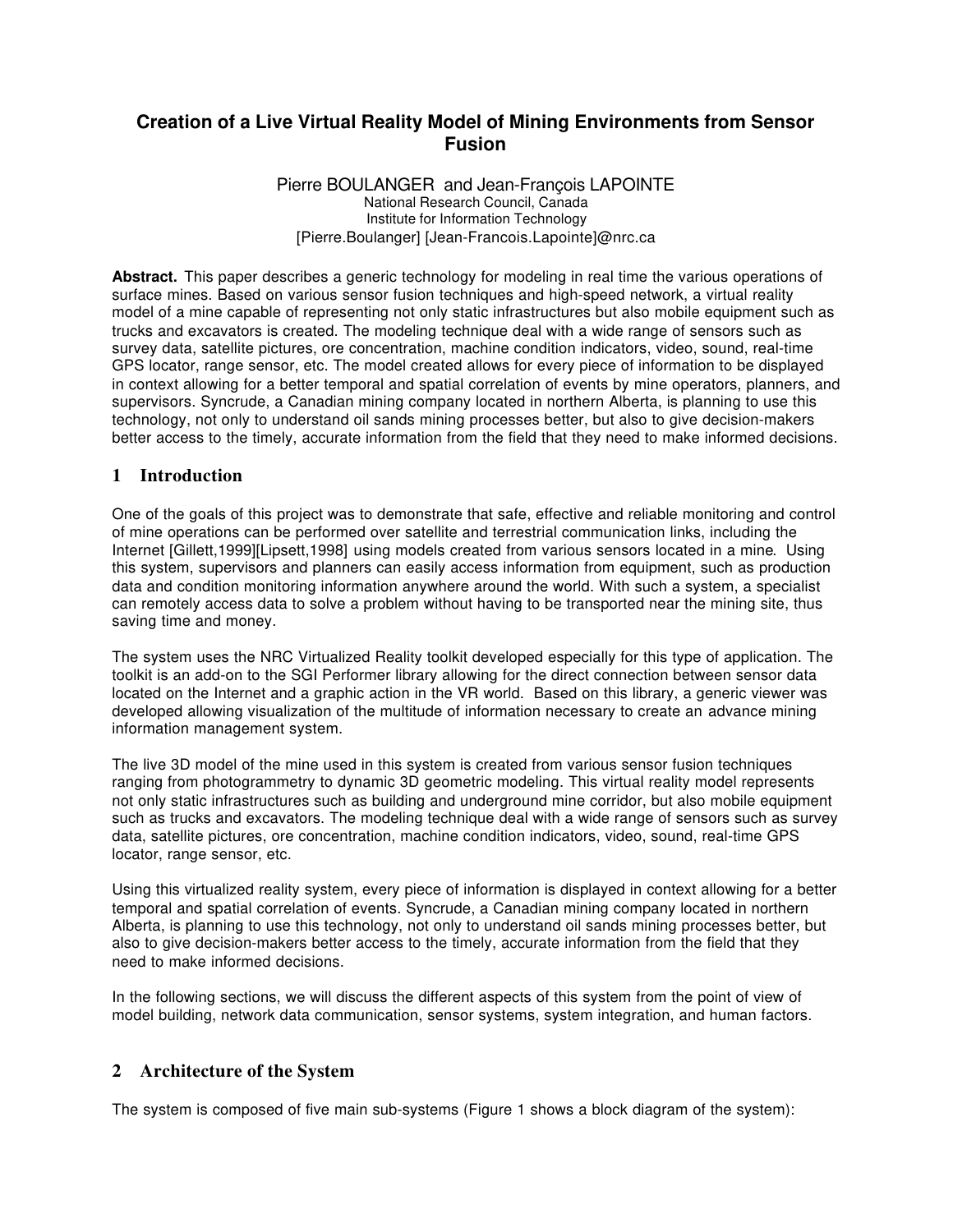- a modeling station,
- an observer station.
- an operator station.
- a data communication controller,
- an on board remote monitoring sensing system.

Each sub-system is connected via available terrestrial or satellite links possessing various levels of quality and speed over potentially great distances. To achieve this over any distributed system node, whether it is remote equipment, an operator station, or an observer station; the system must be capable of receiving data communications from any other system node in as timely manner as possible. Additionally, given the bandwidth and latency limitations of data communication links over large distances, the system must address the time differences that are inevitable between physical events and the corresponding received data.

The current implementation employs in-house server software using socket communication between the sensing elements and a central server residing on a dedicated PC. In the next version we will use CAVERNSoft [Leigh et al., 1997] from the Electronic Visualization Laboratory at the University of Illinois to form this communication backbone. This basic idea behind CAVERN consists of activating on every computer comprising the system an IRB (Information Request Broker) that create a virtual private network amongst them. Using this software, the interconnection of data communications between network nodes and the sharing of data that is of interest to several nodes is made transparent to the application software.

With this approach, the system interconnections are open and scaleable to any number of network node entities. Furthermore, the actual physical layer of the communications network is left open. Data formats for the system are also open and determined by the producers of data.



**Fig. 1: Block diagram of the system**

The data communications networks used in this prototype are based on Internet communication and employ RF data links at the remote work site to tie mobile equipment into the network. In order to vary the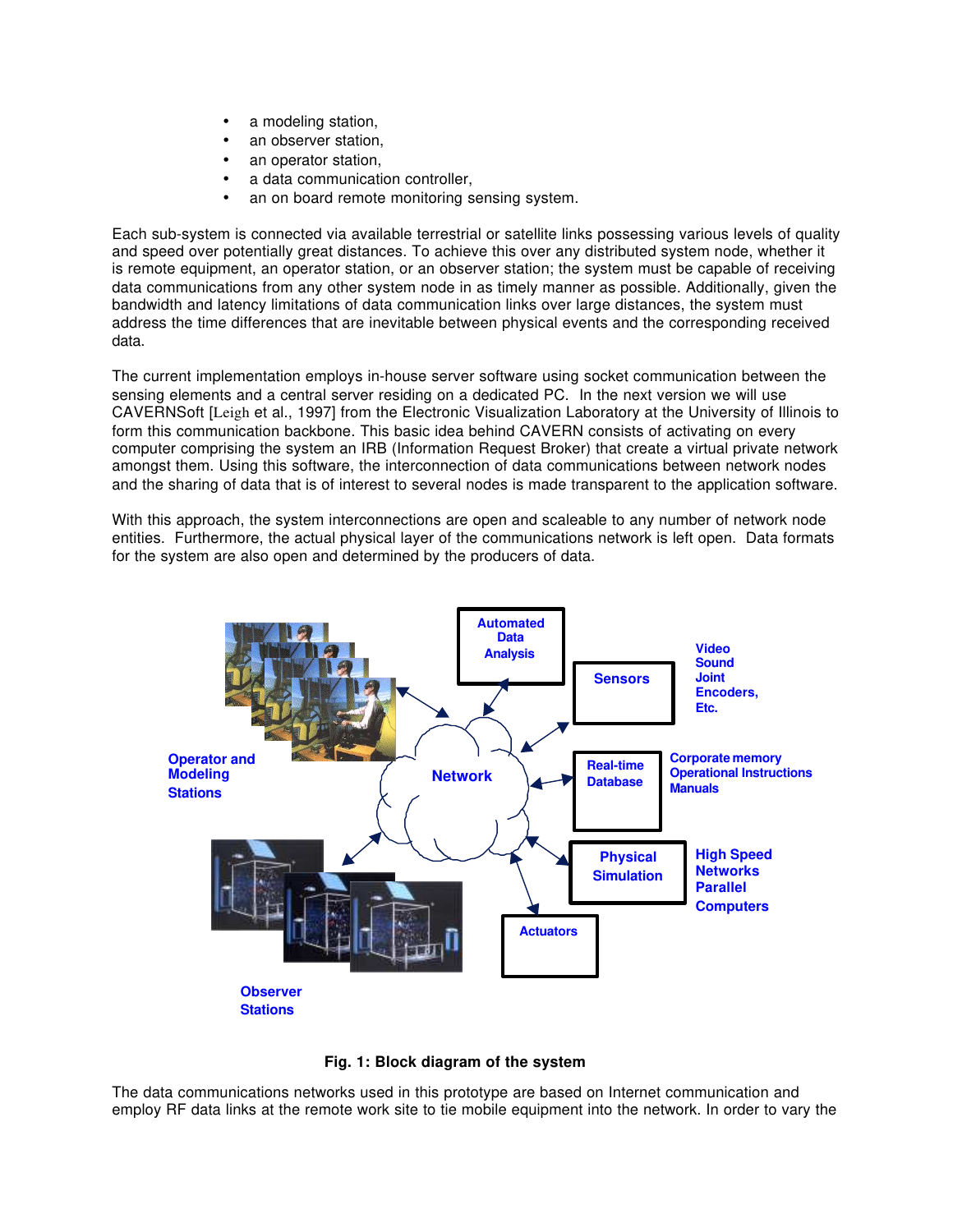network performance over a wider range for comparison purposes, an additional high-speed link employing a satellite to yield higher data rate communications between the operator station and the work site equipment, was used.

#### **3 Modeling Station**

In order to locate information in a geographic information system one must first create a 3D model of the mine terrain and infrastructures as well as dynamic objects populating this terrain such as excavators and trucks. Many techniques are used to create such models but most of these models must follow some basic criteria.

- The model must be accurate.
- The model must be easily interpreted.
- The model must be compatible with VR display systems.
- Each model should have various levels of detail.

The most common representation of a VR model is by the use of a scene graph technique [Wernecke, 1994]. Contrary to a pure geometrical representation where no optimization is possible, a scene graph can be optimized to hide various latencies of the display and communication system. This is because a scene graph is a structured representation of the various relationships between elements of a scene. A scene graph allows for easy propagation of properties along the hierarchy as well as allows the notion of level of details and context switching.

One of the most important and fundamental problems in VR modeling is the selection of the right level of detail (LOD). This requirement comes from a fundamental compromise between display speed and model complexity. By using a well designed scene graph one can hide various latencies such as display speed and communication load using techniques such as geometric and communication LOD and graph culling. This is an important consideration since a complete mine model can be extremely large.

To prepare the various models used in this system a modeling workstation combining various in-house and commercial software was developed. Realax Corporation developed the scene graph editor RxScene used in this project. This editor allows for easy graphic style editing of the scene graph and is truly compatible with the Performer library. In the next section, we will describe the various phases used to prepare the VR mine model.

## **4 Terrain Modeling**

The mine terrain model was created from differential GPS survey data supplied by Syncrude. The precision of the data set was in the order of 20 cm. This is quite good considering the fact that the mine covers an area of approximately 5-km by 5 km. As one can see in Figure 2b, these data come in a relatively sparse form, usually because surveyors follow roads or the edge of a cliff. To transform the sparse data into a useful terrain model, we created a triangle mesh approximating the measured data. In order to do so, we used a 3D Delaunay triangulation algorithm [Edelsbrunner, 1998] implemented in a commercial software called WRAP supplied by Geomagic Inc. The software produced very good results and the resulting terrain model required minimal post-processing.

The second phase of the modeling project was to register a LANDSAT satellite picture against the terrain model (see Figure 2c). Using the road structures as our guide and a projective texture mapping software developed in-house, we were able to manually locate the correspondence between the terrain model and the texture. One can see in Figure 2b the resulting terrain model combining the satellite texture and the survey data. We also experimented with various automated registration algorithms [Weinhaus, 1997] but most of them did not produce results as good as the manual technique. The main reason is that it is hard to detect the same structures between the terrain model and the picture.

The third phase of the terrain modeling process was to add the ore concentration as an overlay. In most mining operations a series of regularly spaced drillings are performed in a rectangular manner over the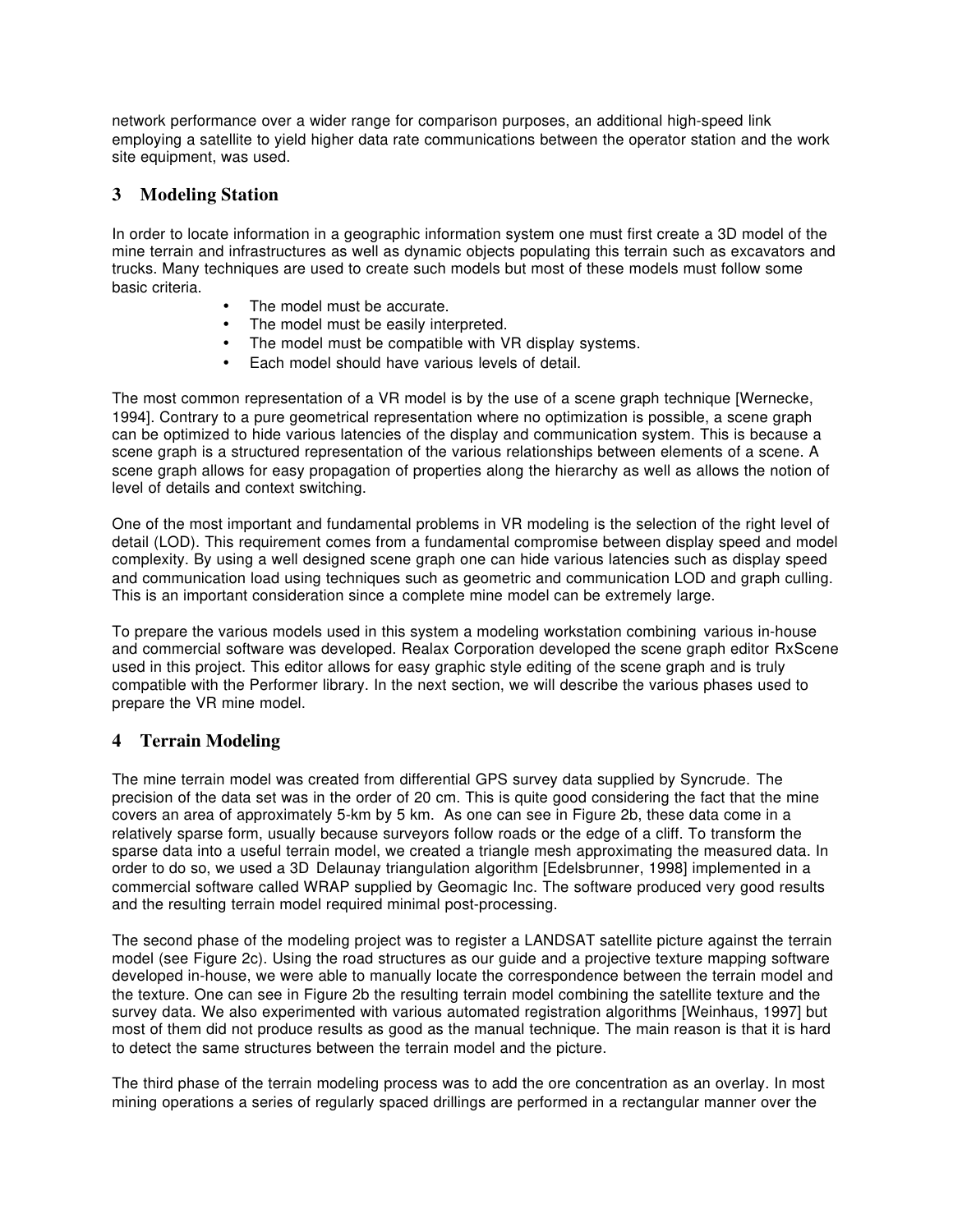region to be excavated. The drillings positions are determined using a differential GPS (DGPS) system in a central mine coordinate system. Each drilling core is then analyzed for bitumen concentration as a function of depth. The resulting data set is a volumetric map of ore concentration. In order to create a color map of the ore concentration for a given terrain condition, a color texture was generated and overlaid over the terrain model. Since each ore concentration datum is not really on a regular volume, an interpolation algorithm was implemented to estimate the ore concentration over a regular volume of size 20 m x 20 m x 20 m. From the resulting structure one can then slice the volume of data to any depth and produce a high-density texture map used to create the overlays. The slicing surface is the terrain model at its current depth. An update of the texture can be performed as new estimates of the terrain shape are computed. One can see in Figure 2a the various layers of the ore data and in Figure 2b the texture map over the terrain model.



#### **Fig. 2: Model creation process for the north mine model. (a) Ore concentration data, (b) Final model with survey data overlaid, and (c) LANDSTAT picture of the region**

The last part of the modeling technique consists on optimizing the geometry for VR viewing. Techniques such as dividing the terrain model in smaller sections to optimize the culling process and the transformation of the LANDSAT texture into Clip Texture to minimize the usage of texture memory were used.

## **5 Modeling Outdoor Infrastructures**

In the next phase of model creation, we will describe how to create a 3D representation of the mine infrastructures. In order to start the modeling phase; we first need to get the exact position of the footprint of each building. This is usually performed using the DGPS system. Using this footprint, one can model the building using photogrammetric techniques. Photogrammetric techniques compute the 3D position of a point in an image relative to the camera from two or more pictures taken from different locations. It is beyond the scope of this paper to describe photogrammetric methods in detail. One can refer to the large body of work in this field to get more detailed information [Brown,1976] [ElHakim,1997].

Before any measurement is performed, one must first calibrate the camera to determine all the internal calibration parameters such as pixel size, lens distortions, etc. Once the camera is calibrated, we need to be able to determine from a common point in the image, the orientation of the camera and the 3D position of the points selected. If some of these 3D points correspond to the footprint of the building as measured by the DPGS, a rigid transformation between these points is computed and applied to the rest of the measurements. The resulting data set is in the central coordinate system of the mine and can be easily integrated with the terrain model.

The last phase of the model building process consists of using these measurements to create a series of textured polygons representing the main features of each building. The textures are extracted from the pictures by using a back projection algorithm [El-hakim, 1998]. This is the lengthiest part of the modeling process. If one wants to model a building with a large amount of detail, one has to spend a long time extracting the measurements for each of these features. In this project, we used in-house software called ShapeCapture. In Figure 3, on can see a 3D-textured model of the NRC M50 building created by ShapeCapture software.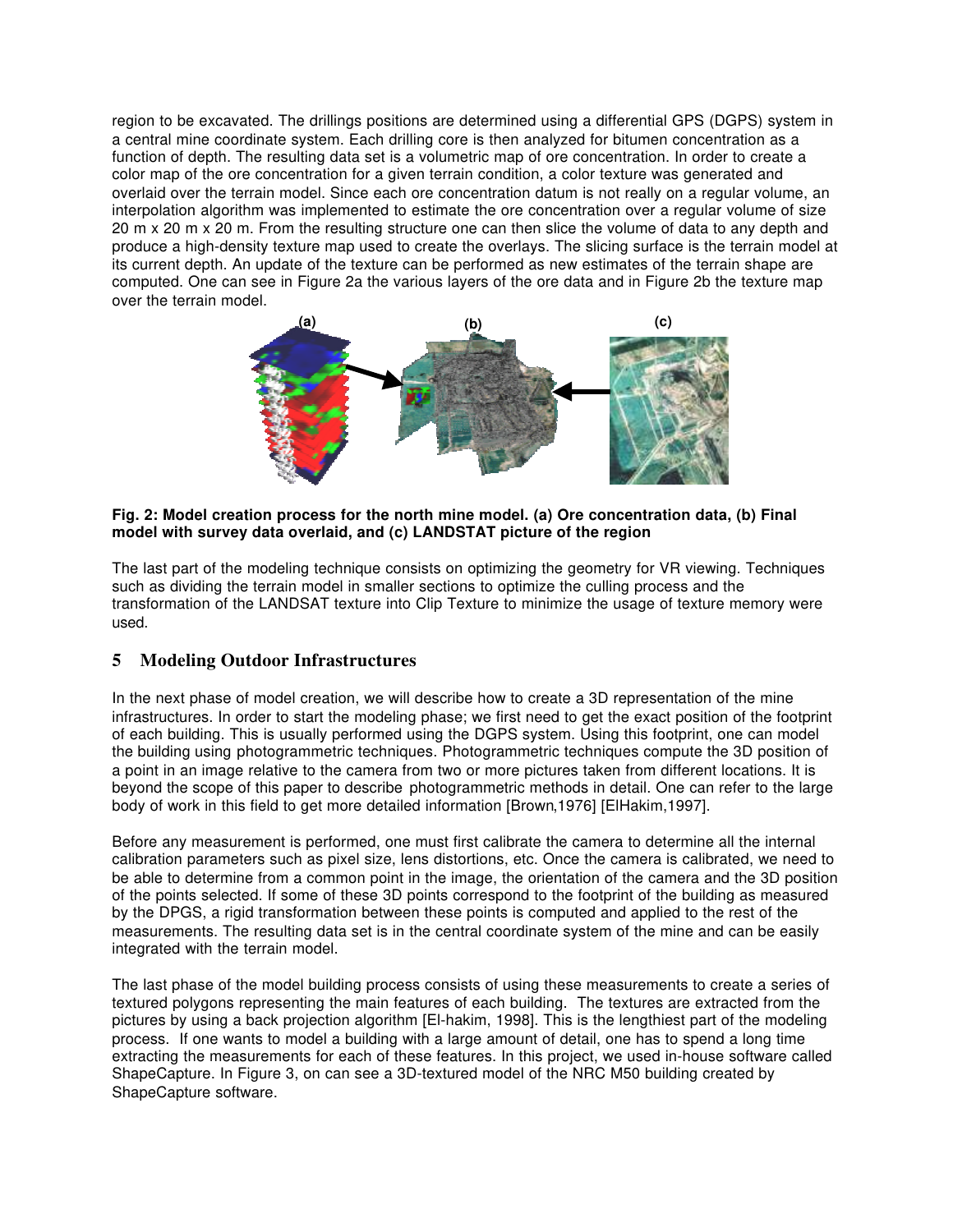

#### **Fig. 3: 3D textured model of NRC building created by ShapeCapture.**

#### **6 Modeling Equipment**

So far, we only dealt with the static part of the model. However, we also need to model the equipment. Contrary to the static part of the model such as the terrain or the infrastructure which do not have any dynamic section, the equipment models must have moving sections that need to be actuated.

One technique to model such systems is to start from a drawing and use an advanced modeling software such as 3D Studio MAX to build a geometric representation of the equipment, i.e., model separately, every moving parts. Once each moving part of the equipment is built, we can then connect them topologically by using a scene graph technique. One can see in Figure 4 the 3D model of the Hitachi EX200 excavator used in these experiments and in Figure 5 a section of the scene graph representing the model.

A complete kinematics model of the excavator has been developed, allowing a fully articulated model that can be controlled and animated by data coming from either a control device (a joystick here) or from sensor data measured from the real excavator (joints positions sensors in this case). The animation is performed by associating to each moving joint a dynamic coordinate system that is connected virtually to a sensor. Using this technique, we had to create many new scene graph nodes to accommodate all sorts of new functions. Using this technique one can replace the texture of a polygon by video images coming from an active video camera called REMCAM located on the network, or change the color of a hydraulic actuator as a function of its pressure. In fact, one can map any sensor to any property defined in the scene graph as long as a transfer function is supplied. Added to the excavator model were also hot points allowing for data queries and the activation of video clips or the replay of engine sounds. The system can also allow data browsing through the drawing of the excavator or display maintenance reports. All these functions were also represented as part of the excavator scene graph.

## **7 Observer and Operator Stations**

The benefit of this system for surface mining is that personnel can observe, and in real-time, the status and productivity of equipment, thus providing greater awareness about the ongoing mine activities. The observer station is a prototype version of a display environment in which mine information (payload, machine condition, and other parameters) is shown in the context of the equipment modeled in the virtual environment. An observer can look at the location of a fleet of mobile equipment within a global world model to observe overall mine operations, or zoom in on a specific on-board system, such as an engine. Sound bites and video clips are incorporated to add to reality of the visualization. From the hardware point-of-view the observer station is composed of a large back-projected screen system of 8' x 10' in dimension. The projector is an Electrohome 9500LC producing an image with SXGA resolution at 260 lumens. An Infinite Reality Engine refreshes the stereo images of the virtual environment every 1/10 of a second. Linked to this graphic supercomputer is a local high-speed network connecting various PC computers in charge of sound, communication, video, and user interface.

A lot of attention has been given to the design of the user interface (UI), since it is a key factor when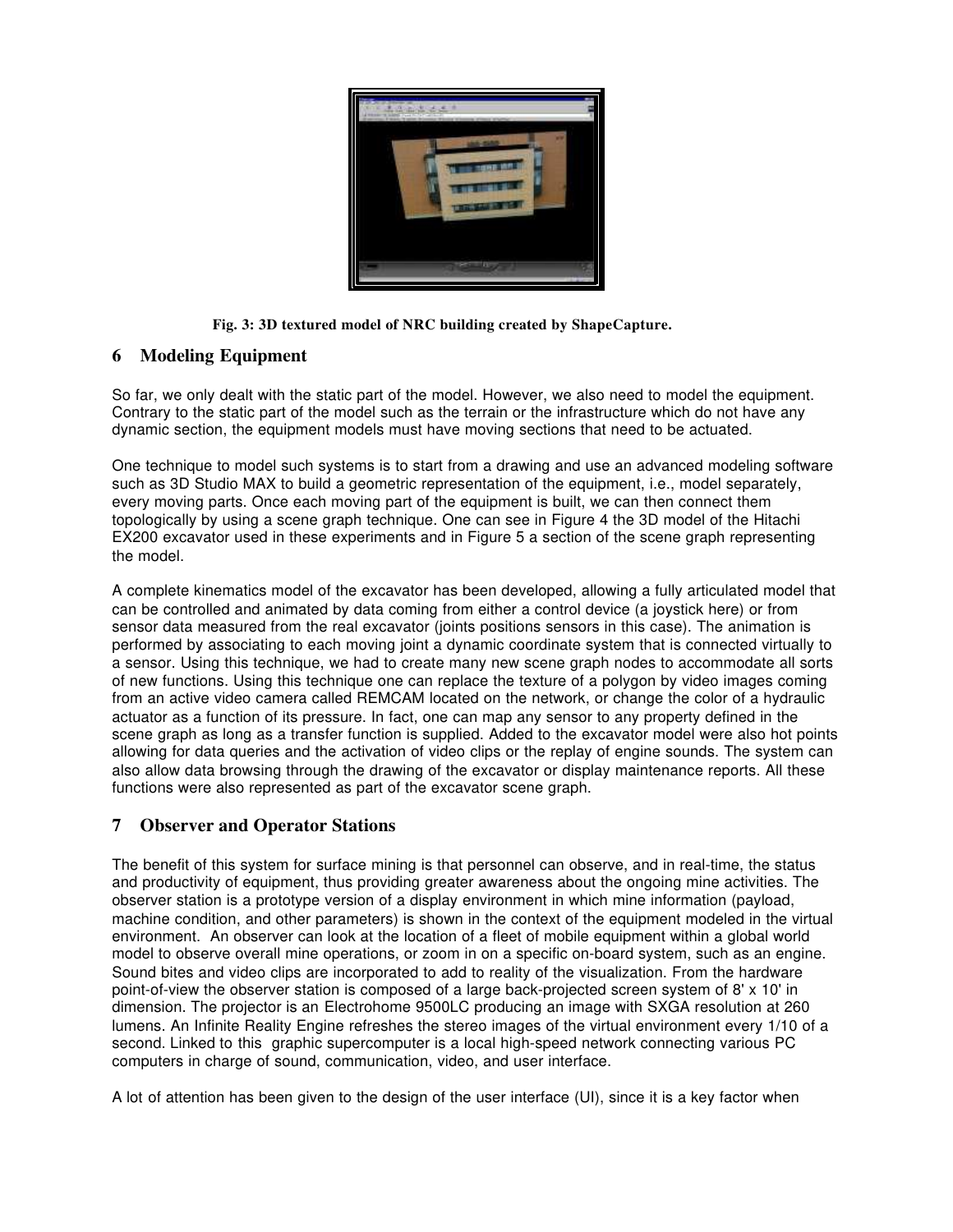comes time to evaluate the usefulness of a product. The design criteria used here are the ease of use and the ease of learning. For that purpose, we developed a keyboardless, two-handed UI that combines a mouse and a three DOF joystick that are used in parallel.

Two mutually exclusive operator modes (monitoring and control) are possible and can be selected by using the mouse. In the monitoring mode, the joystick is used to navigate in the environment while the mouse is used to display information about the instrumented machines by clicking on specific parts of them. The clickable parts are highlighted to indicate their function when they are brushed by the mouse, i.e. when the mouse cursor is over them, as illustrated in Figure 4 (virtual query system). The highlighting style indicates the function of the object, which can be either to query and display information about it (sensor information or others), or to toggle between the monitoring and the control mode. Also, in the monitoring mode, the pose of the trucks and the excavator are displayed by placing the avatars in the same pose as the real ones.



**Virtual Diagnostic Interface**



**Fig. 4: Virtual Avatar of the Hitachi EX200 excavator**

**Fig. 5: Section of the scene graph representing the excavator**

In the control mode, the joystick is used for the rate control of the virtual excavator joints in either joint or coordinated control mode [Withney, 1969]. The operator chooses the type of control mode (joint or **Sate** coordinated) by clicking on a different mouse button. The coordinated control mode allows the direct **Infrast** control of the bucket motion instead of having to coordinate the movement of each separate joint of the **O** excavator. It has been implemented in order to help novice users for the control of the excavator since it has been shown that this control mode significantly improves their initial performance compared to the traditional joint control [Lapointe, 1999]. Once that the virtual excavator is positioned correctly, the operator push the joystick's trigger to transmit joints positions of the virtual excavator through the network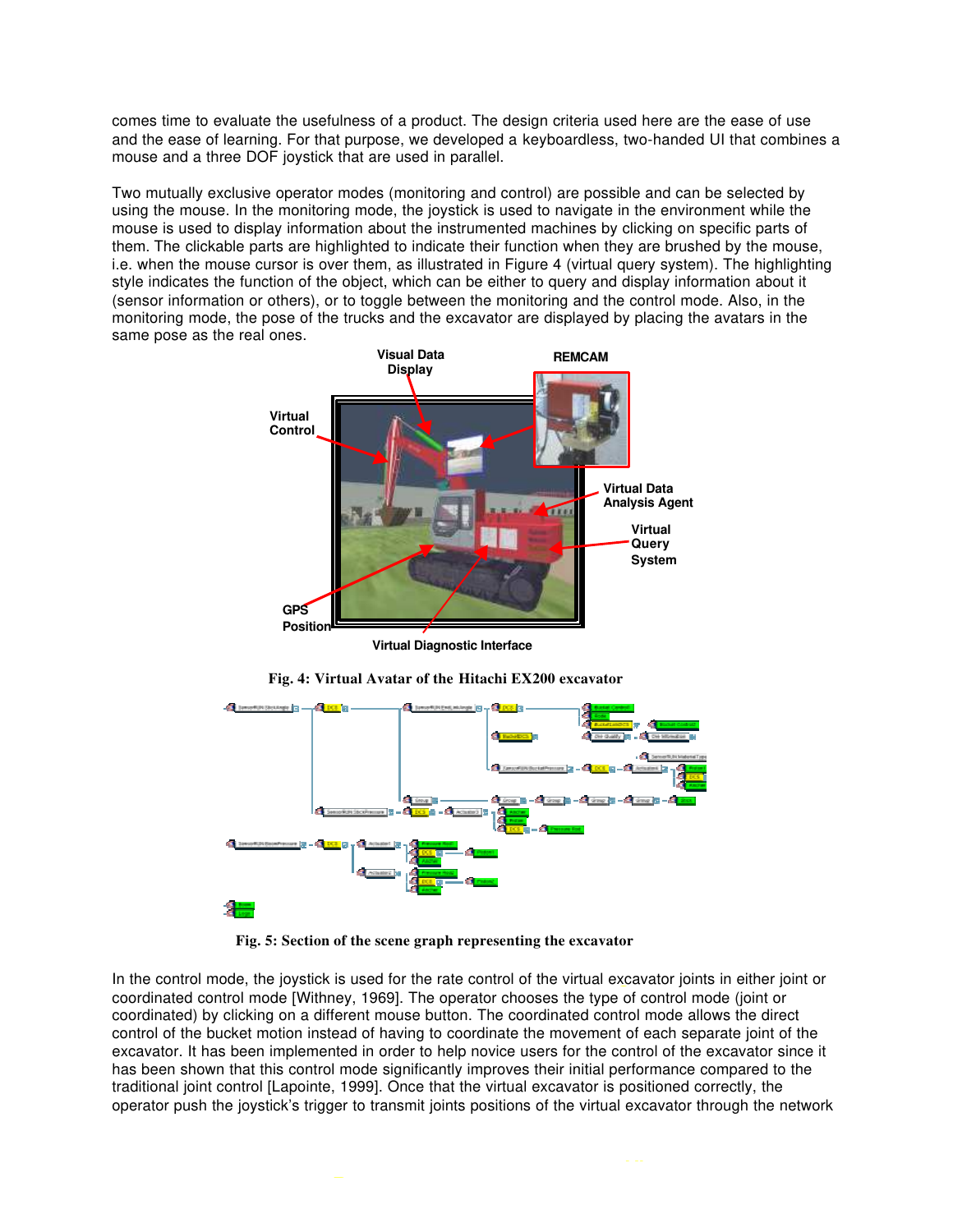to the real excavator. The real excavator then uses a local position controller to position itself accordingly to the virtual excavator pose, before sending back an acknowledgement signal to the operator station. It is important to note that both the monitoring and control mode require a calibration of the virtual world with the real one.

## **9 Data communication controller**

In complex and distributed systems such as the one developed here, the management of the communication infrastructure becomes critical for initialization, maintenance, and failsafe performance of the system. Within the virtual private network, the current system prototyped here employs a network bulletin board implementation which all network nodes use to post their latest status. In this way, any node that requires data from other nodes can check their status using the bulletin board and thereby avoid the bandwidth overhead associated with the use of embedded heartbeat data and regular dedicated heartbeat packets.

The processing of all the incoming data from the mine site also required the development of a central local communication controller that is exclusively used by the observer station. This controller is in charge of data synchronization, logging operation, dealing with obsolescence, data validity, formatting, firewall, and allow to separate display from communication issues.

## **9.1 On-board remote monitoring sensing system**

The remote equipment system for the Hitachi EX200 excavator was retrofitted with remote-control capabilities using their CAN-networked Genie II controllers and a number of sensors installed to provide condition indicators for overall machine health monitoring. The sensors are used to measure hydraulic pressure, joint angles, motor speed, temperature, position from GPS, etc. One particular sensor monitors the acoustic characteristics of various portions of the machine using an acoustic anomaly detection function. This sensing function also samples audio segments for playback at the observer station. A digital camera returns up-to-date images of the workspace and a laser range is used to create local terrain model. These two imaging sensors are mounted on a remotely controlled pan-tilt unit. Using this REMCAM system (see Figure 4), video images can be texture-mapped onto polygonal surfaces measured by the time-of-flight range sensor.

Local control of the machine is accomplished with a local version of a script executor called PACE from Dynacom. This script executor issues commands to the robot control computer (RCC). The RCC communicates via a CAN bus to drive the Genie II controllers and collect machine sensor data for networked transmission back to the observer stations.

Communication between this mobile equipment and the internet-based data communication network can use in-house radio modems or digital cellular telephone modems. The RCC also gathers machine status and sensor data for trending and performance evaluation, by using wireless Ethernet modems for data transmission between the machine and local area network hardware.

## **10 Conclusion**

This prototype system demonstrates that by using a combination of high-speed network, virtual reality displays, and advanced sensor technology, one can create a tool that will help decision-makers make informed decisions on the daily operations of a complex industrial site. This technology however is only at its early stage and many research challenges must be solved before such a system becomes fully operational in a mine.

One of these research challenges will be in the collection and transmission of data from a large fleet of mobile mining machines distributed over a large territory. For a large operation, each piece of equipment should transmit their current location and all vital data necessary for maintenance and process optimization through wireless communication. In the mine of the future, there will be a need to develop